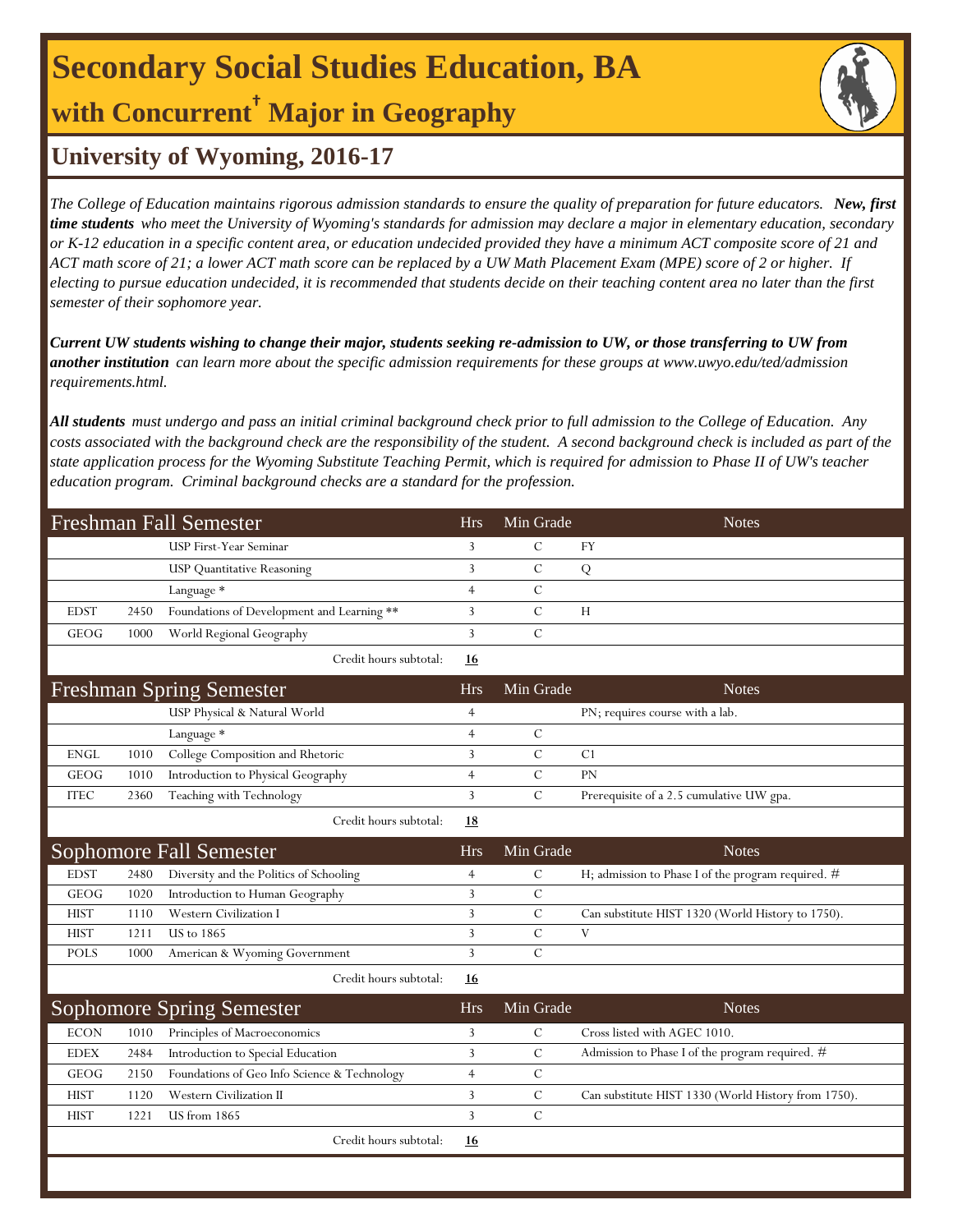# **Secondary Social Studies Education, BA**

**with Concurrent**† **Major in Geography**



## **University of Wyoming, 2016-17**

|             |      | <b>Junior Fall Semester</b>                      | <b>Hrs</b>     | Min Grade     | <b>Notes</b>                                                 |
|-------------|------|--------------------------------------------------|----------------|---------------|--------------------------------------------------------------|
| <b>ECON</b> | 1020 | Principles of Microeconomics                     | 3              | $\mathcal{C}$ | Cross listed with AGEC 1020.                                 |
| GEOG        | 3050 | Economic Geography                               | 3              | $\mathcal{C}$ |                                                              |
|             |      | Geography Electives                              | 6              | $\mathcal{C}$ |                                                              |
|             |      | <b>Upper Division Political Science Elective</b> | 3              | $\mathcal{C}$ |                                                              |
|             |      | Credit hours subtotal:                           | 15             |               |                                                              |
|             |      | <b>Junior Spring Semester</b>                    | <b>Hrs</b>     | Min Grade     | <b>Notes</b>                                                 |
| <b>EDST</b> | 3000 | Teacher as Practitioner                          | 6              | $\mathsf{C}$  | C2; admission to Phase II of the program required. #         |
|             |      | <b>Upper Division Geography Elective</b>         | 3              | $\mathcal{C}$ |                                                              |
|             |      | <b>Upper Division History Elective</b>           | 3              | $\mathcal{C}$ |                                                              |
|             |      | Geography Elective                               | 3              |               |                                                              |
|             |      | Credit hours subtotal:                           | 15             |               |                                                              |
|             |      | <b>Senior Fall Semester</b>                      | <b>Hrs</b>     | Min Grade     | <b>Notes</b>                                                 |
| <b>EDSE</b> | 3273 | Methods I: Secondary Social Studies Education    | 3              | $\mathcal{C}$ | Admission to Phase IIIa of the program required. #           |
| <b>EDSE</b> | 4273 | Methods II: Secondary Social Studies Education   | $\overline{4}$ | $\mathcal{C}$ | C3; admission to Phase IIIa of the program required. #       |
| <b>EDST</b> | 3550 | <b>Educational Assessment</b>                    | $\overline{2}$ | $\mathcal{C}$ | Prerequisite of a 2.75 cumulative UW gpa.                    |
|             |      | <b>Upper Division Geography Electives</b>        | 6              | $\mathcal{C}$ |                                                              |
|             |      | Credit hours subtotal:                           | 15             |               |                                                              |
|             |      | <b>Senior Spring Semester</b>                    | <b>Hrs</b>     | Min Grade     | <b>Notes</b>                                                 |
|             |      |                                                  |                |               | Admission to Phase IIIb of the program required; offered S/U |
| <b>EDSE</b> | 4500 | Residency in Teaching                            | 15             | S             | only. $#$                                                    |
|             |      | Credit hours subtotal:                           | <u>15</u>      |               |                                                              |
|             |      | <b>TOTAL CREDIT HOURS:</b>                       | 126            |               |                                                              |

This is a guide for course work in the major; actual course sequence may vary by student. Please refer to the online student degree evaluation, and consult with an academic advisor. • Not all courses are offered every semester and some electives may have prerequisites. Students should review the course descriptions in the *University Catalog* and consult with their academic advisor to plan accordingly.

#### **University of Wyoming requirements:**

Students must have a minimum cumulative GPA of 2.0 to graduate. • Students must complete 42 hours of upper division (3000-level or above) coursework, 30 of which must be from the University of Wyoming. • Courses must be taken for a letter grade unless offered only for S/U. • University Studies Program (USP) Human Culture (H) and Physical & Natural World (PN) courses must be taken outside of the major subject, but can be cross-listed with the major.

#### **College of Education requirements:**

This plan assumes student college readiness. Students should be able to start taking 1000-level courses the first semester of college. All professional education courses must be completed with a grade of C or higher. Grades of C- or lower will not satisfy this requirement.